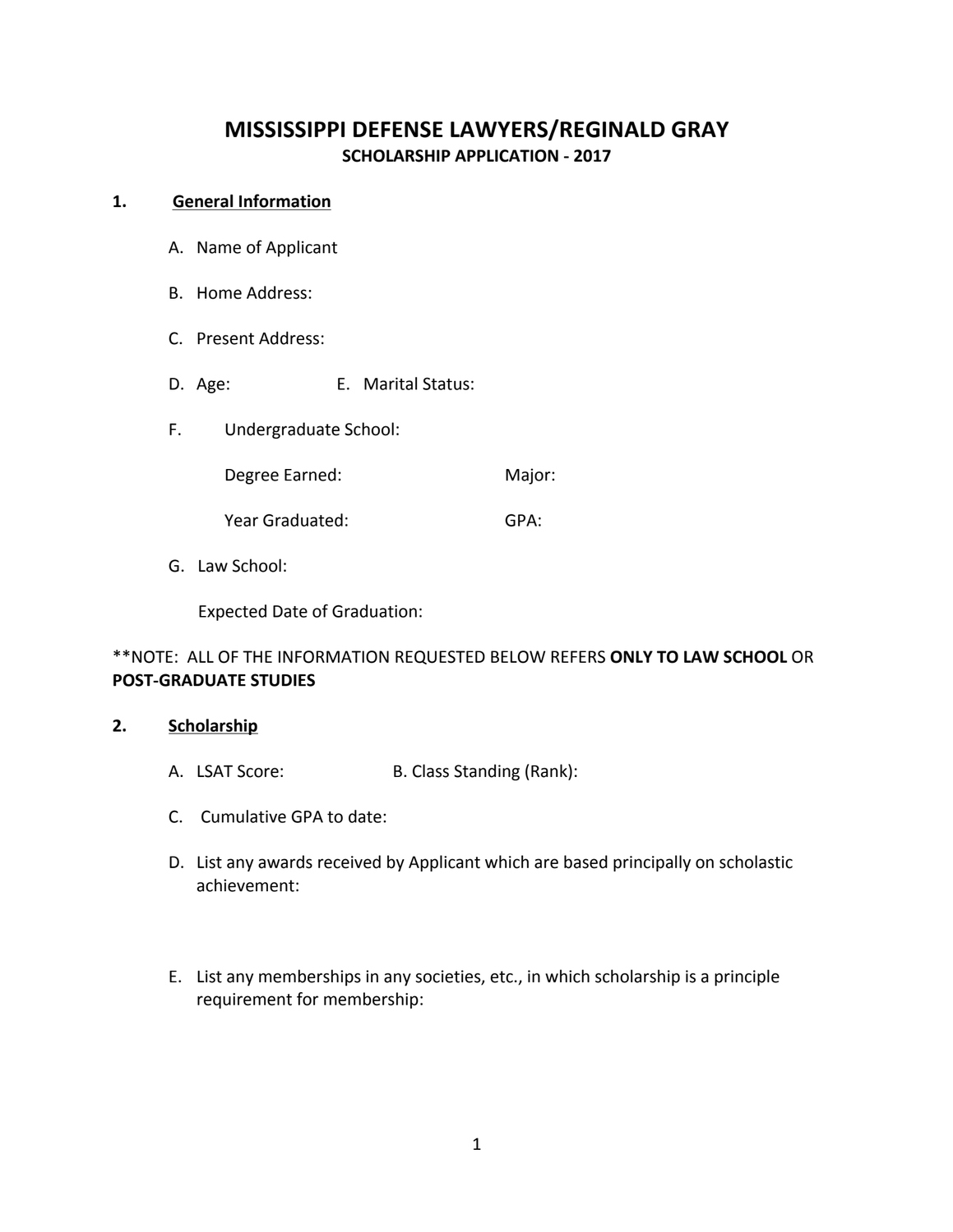- F. List and describe any activity of Applicant on committees or an assistant to professors, judges, attorneys, etc., involving the formulation, revision, or review of statutes, rules of procedure, etc.:
- G. Other scholastic honors:

### **3. Extracurricular Activities**

If applicant has participated in any of the following, so indicated and list positions held, articles or comments published, or other pertinent data:

- A. Student Government:
- B. Law Student Division, ABA:
- C. Law Review:
- D. Other Publications:
- E. Trial Advocacy Activities:
- F. Appellate Advocacy Activities:
- G. Specialized law societies: (International Law, e.g.)
- H. Legal Fraternity:
- I. Other: